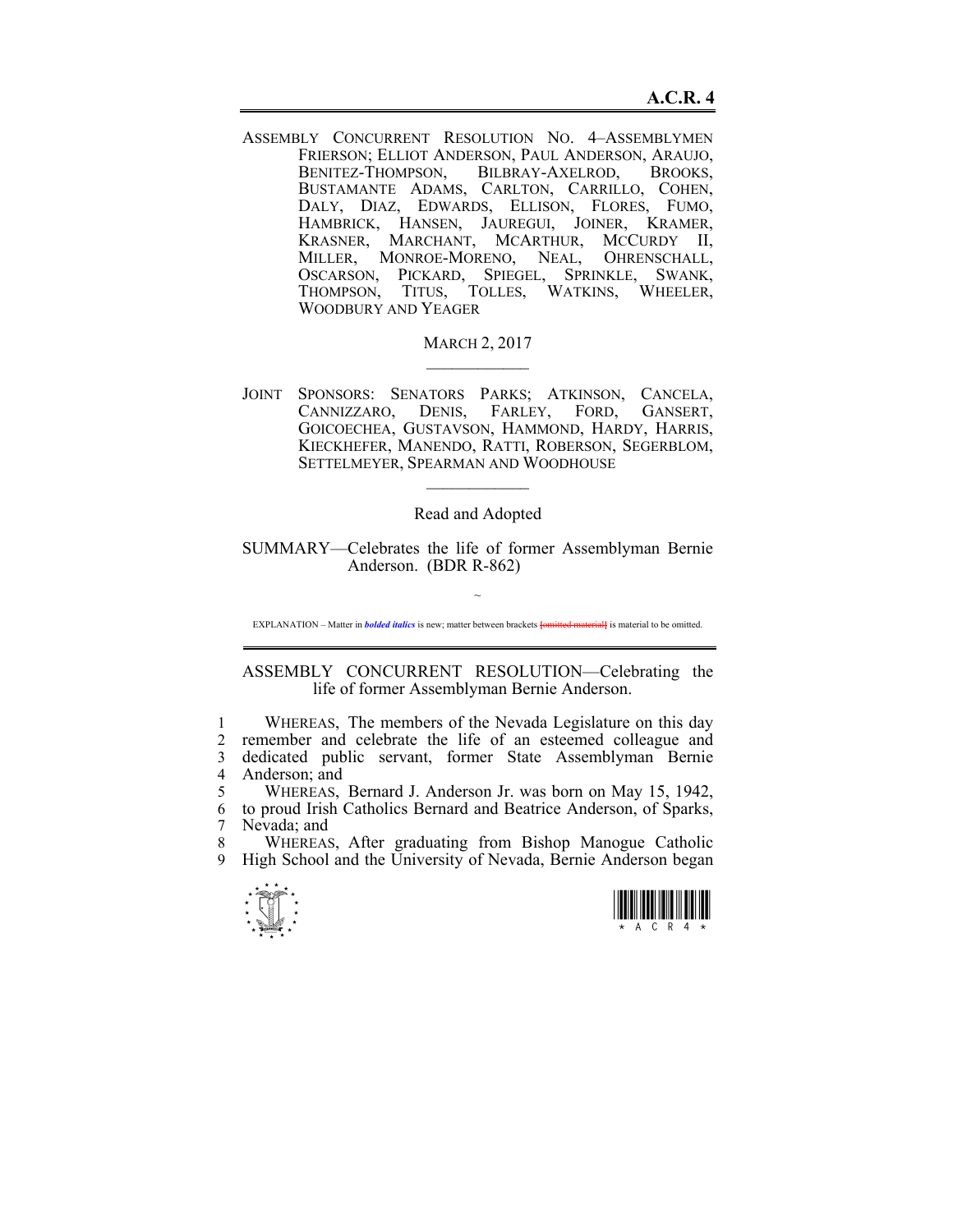1 teaching government and history in the Reno/Sparks area, a career<br>2 to which he dedicated more than 30 years of his life: and 2 to which he dedicated more than 30 years of his life; and

3 WHEREAS, Teaching was not just a job, it was a passion for 4 Bernie Anderson and he devoted great effort to ensure his students<br>5 understood the importance of democracy and to share with them his 5 understood the importance of democracy and to share with them his 6 love for this country; and

7 WHEREAS, In 1990, Bernie Anderson began his political career, 8 being elected to serve in the Nevada State Assembly, thereafter 9 representing the people of the City of Sparks, Nevada, in Assembly 10 District No. 31 for more than 20 years in the Nevada Legislature, 11 most notably as Chairman of the Assembly Judiciary Committee 12 and serving honorably in various other leadership positions, 13 including Majority Whip and Speaker Pro Tempore; and

14 WHEREAS, Although as Chairman of the Assembly Judiciary 15 Committee, Bernie Anderson was a stickler for decorum and known 16 for the efficiency with which he led his committee, as it routinely 17 considered and processed more bills than any other legislative 18 committee he always ensured that the voices of all Nevadans were 19 heard; and

20 WHEREAS, The "Woodshed" located in the offices of Chairman 21 Anderson became infamous to those working with the Judiciary 22 Committee as a place where they would be called upon to answer 23 for their actions or to participate in the mediation of difficult issues, 24 an effective tool which others continue to try to emulate today; and

25 WHEREAS, Bernie Anderson's knowledge of the legislative 26 process was unparalleled and he took great delight in teaching and 27 mentoring other Legislators; and

28 WHEREAS, Bernie Anderson's concerted effort to wear a tie 29 each day to match the subjects or occasions being considered at the 30 Legislature was more than a fashion statement, it was subtle notice 31 that he was aware of the legislative agenda for the day and was 32 willing to meet those challenges; and

33 WHEREAS, Even though Bernie Anderson's first loyalty was to 34 his constituents in the City of Sparks, he believed that as a public 35 servant he was responsible to work toward the good of all Nevadans 36 and always considered the impact of legislation as a whole; and

37 WHEREAS, Of the many issues Bernie worked on as a 38 Legislator, he was proudest of his work in creating Nevada's first 39 Drug Courts and combating domestic violence; and

40 WHEREAS, This longtime educator brought life to his curriculum 41 by such actions as dressing up as historic characters to interact with 42 his high school students, and peppering his legislative floor 43 speeches with examples of courage shown by the Founding Fathers 44 during the Revolutionary War; and